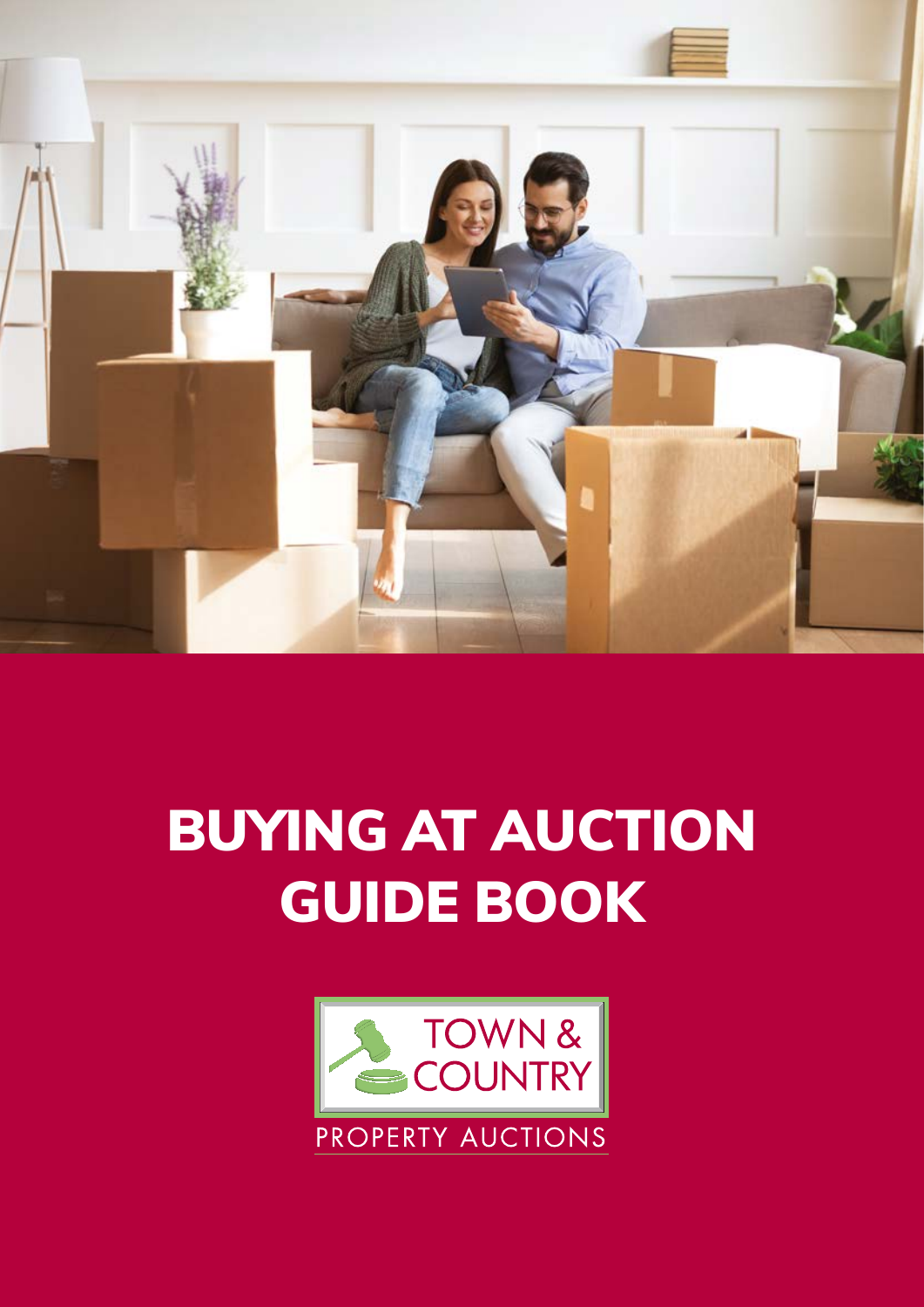## TOWN & COUNTRY



Property auctions are becoming more and more popular for buyers. Whether you are looking to buy your first property at auction or are an experienced buyer our guide will have provided you with all the tools you need to be successful at auction.

## **OUR PROPERTY EXPERTS**

Operating across the UK and Ireland our property experts have years of experience making sure you are in secure hands when making your auction purchase. We appreciate that buying at auction can initially be daunting, our team is on hand to provide you guidance throughout the process from your initial enquiry right through to completion.

## **WE SELL A VARIETY OF PROPERTIES**

We have sold terraced, bungalows, unique properties, family detached houses, penthouse apartments, commercial units, businesses, new build properties and plots on behalf of builders.

## **REGISTER FOR AUCTION ALERTS**

Stay up to date with our latest upcoming auctions and auction news.

#### **REGISTER FOR AUCTION ALERTS**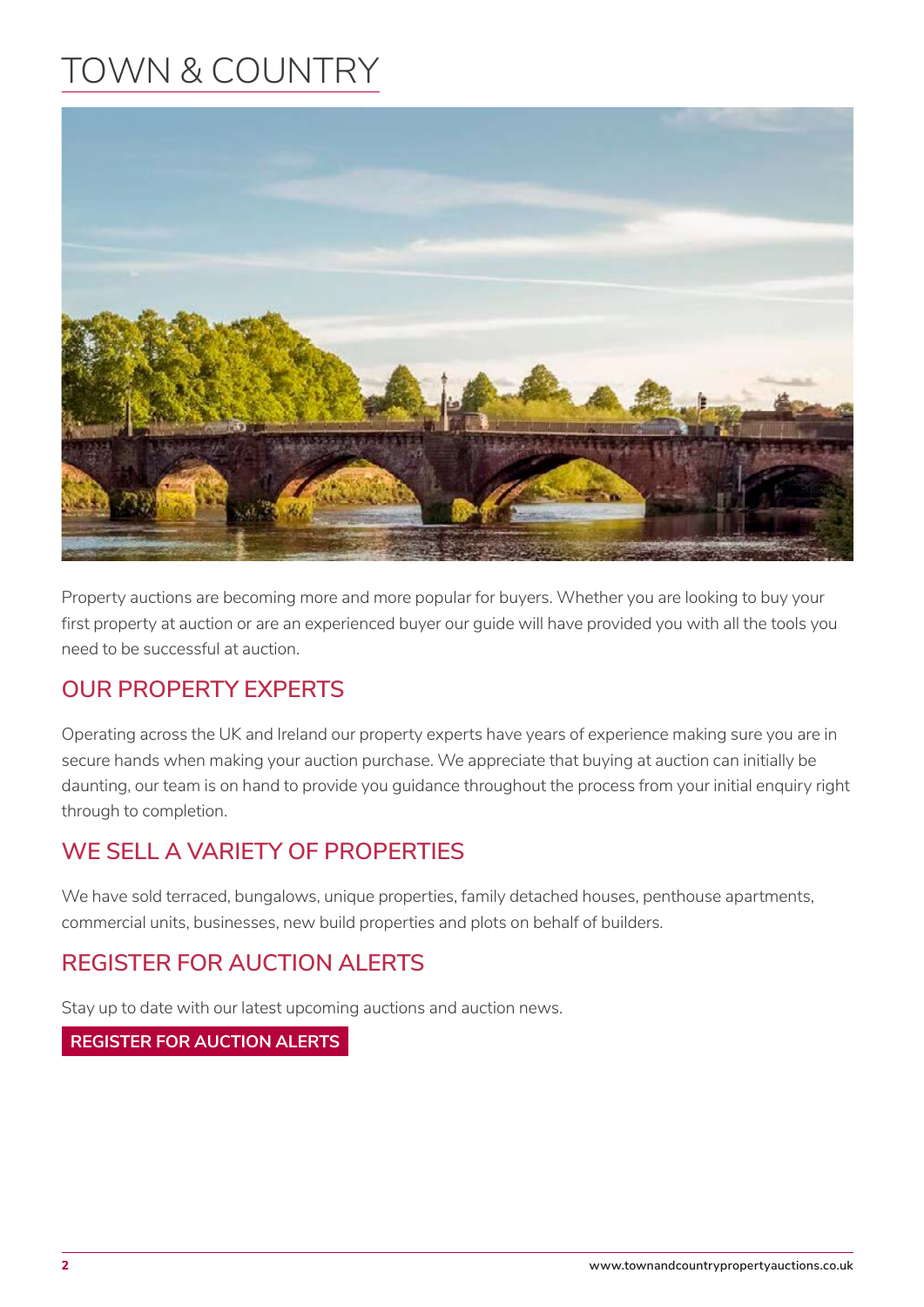## BUYING AT AUCTION



## **COMMON AUCTION MISCONCEPTIONS:**

- You must be a cash buyer Our innovative 'Conditional Auction.' This has been devised to aim specifically at the residential buyers who may require a mortgage and do not exclude any buyer who is in a proceedable position. We also work with Together who are well-versed in the world of short-term finance. Their experts are on-hand before, during, and after the auction to help you turn the funds around within a tight timeframe.
- All properties sold at auction need renovation We have sold properties from stately homes in Cheshire, monasteries in Edinburgh, family homes in central London and flats with sea views in Bournemouth. Property auctions are becoming increasingly popular for sellers providing a variety of properties being sold at auction.

### **BENEFITS OF BUYING AT AUCTION**

- 1. No gazumping, all bidders are provided an equal opportunity to bid.
- 2. Speed most sales complete in 20 working days after the auction.
- 3. Transparency, a legal pack is prepared for you and your solicitor to review before the auction.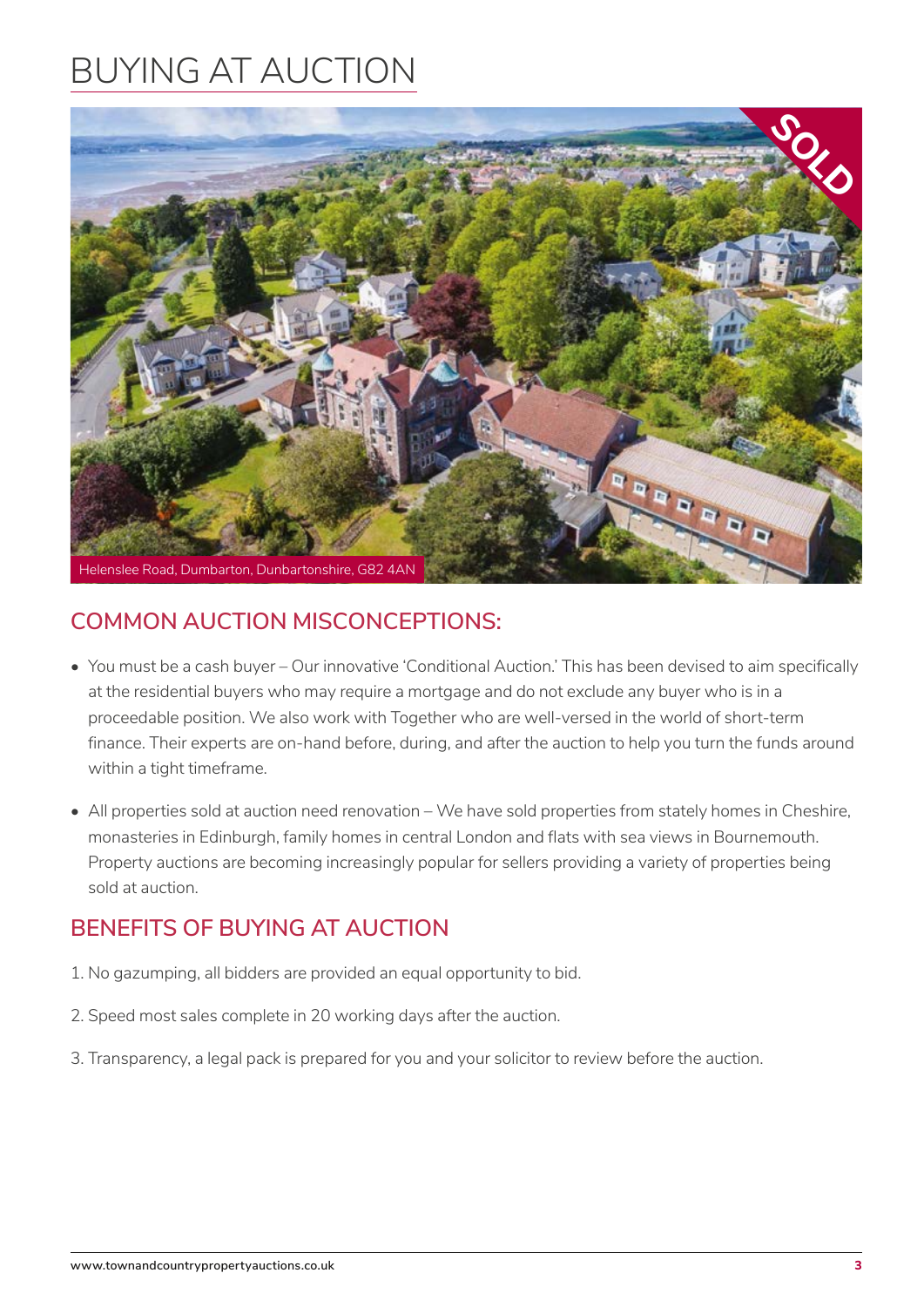## PROPERTY SEARCH



You may have seen our properties listed on property portals such as Rightmove, Zoopla and Onthemarket. Driven past one of our sale boards, seen our social media posts, registered for our email alerts or seen our local marketing.

To view all of our listings take a look through our website **www.townandcountrypropertyauctions.co.uk**

## **PROPERTY PARTICULARS**

Our property particulars will include information such as a brief description and photos. We may also have a virtual tour and a floorplan available.

### **GUIDE PRICE**

The guide is an indication given by the Auctioneer, providing you an indication of the seller's reserve price.

### **SINGLE FIGURE GUIDE**

If the guide price is a single figure, then the reserve can be up to 10% in excess of this.

For example: If the guide price is £140,000, the reserve price cannot be higher than £154,000 but could be as low as £126,000.

## **BRACKET FIGURE GUIDE**

Where the guide price is a bracket figure, the reserve cannot exceed the top end of the bracket price.

For example: If the guide price is a bracket price £160,000 - £170,000, the reserve price cannot be higher than £170,000 but could be as low as £160,000.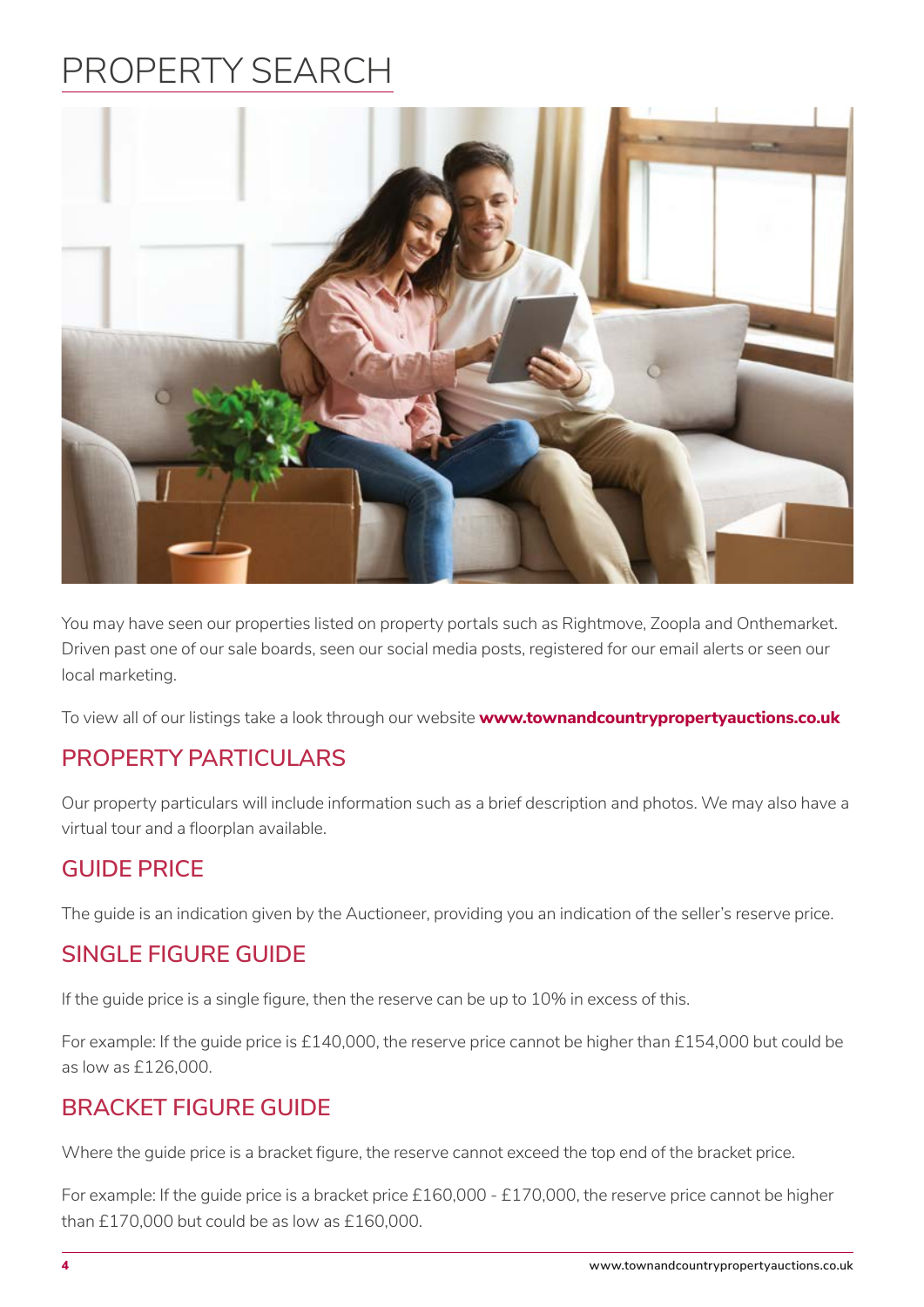## MAKE YOUR ENQUIRY



## **ARRANGING A VIEWING**

Contact the office dealing with the property you are interested in; you will be asked to provide your contact information along with your buying position for example mortgage agreed in principle or a cash buyer.

You can arrange a second viewing and are welcome to bring another person with you. Most viewings are accompanied by one of our property experts who will be on hand to deal with any enquiries.

## **LEGAL PACK**

In a private treaty sale through an estate agent, you would expect to see the legal documents after you have made an offer. As the auction sale requires speed of the transaction these are provided by the seller solicitor in advance of the auction.

## **HOW TO DOWNLOAD**

The legal pack is available through a link on our website, you can download the document, review and request your solicitor to review. If the legal pack is not available, you can register your details and be notified when it is ready.

## **REVIEWING THE LEGAL PACK**

The legal pack is made available for you to review, read through the legal pack carefully and thoroughly. We would recommend asking a solicitor to check and advise you on the legal pack.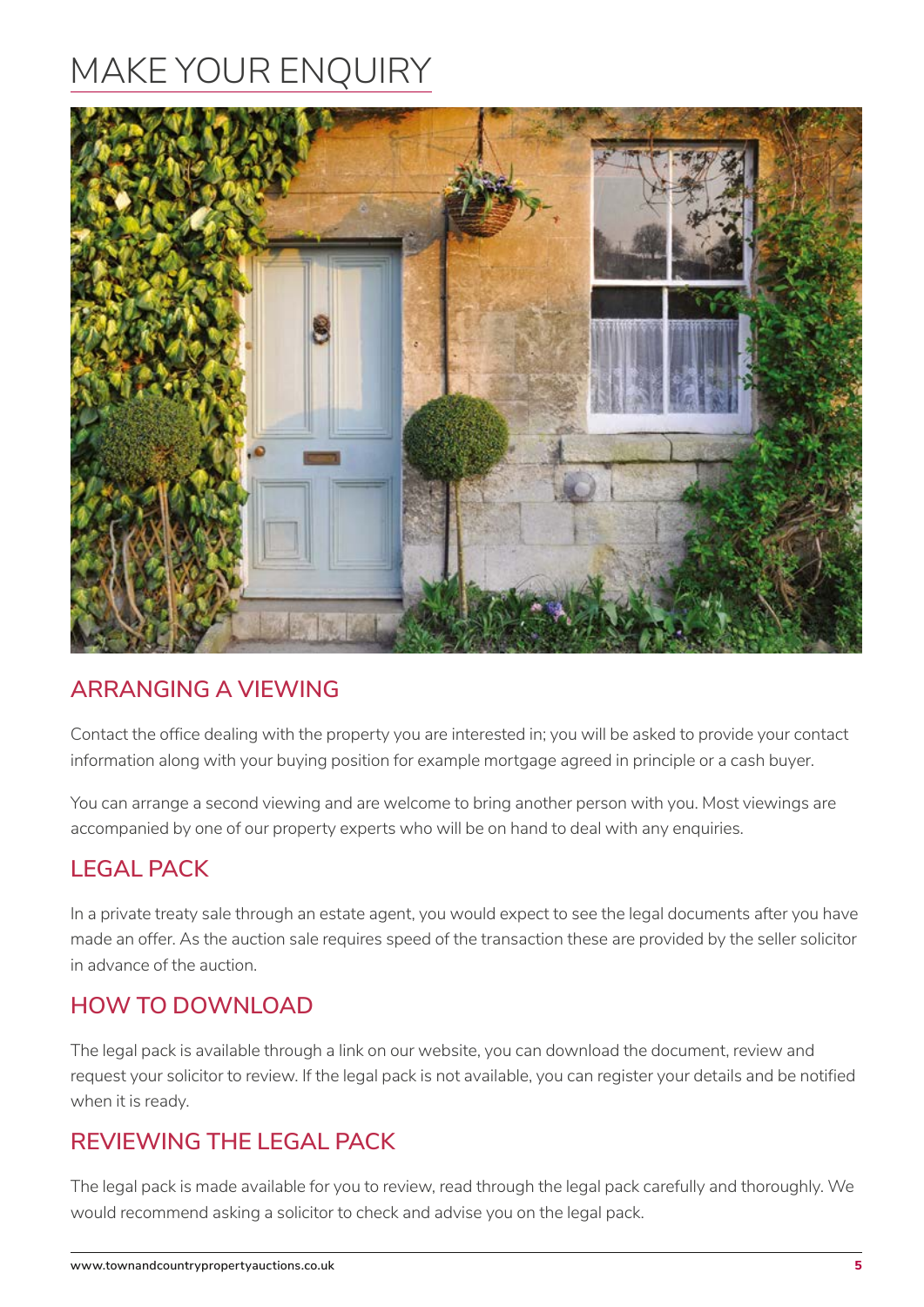## FAQ'S

## **WHAT TYPE OF AUCTIONS DO YOU HOLD?**

We hold traditional in room auctions and online auctions. Our in room auctions are held in venues which is detailed on **www.townandcountrypropertyauctions.co.uk** Catalogues will be available to download 2 weeks prior to the auction which will detail the order of sale, property listings, fees and auction conditions.

Our online auctions are held on **www.townandcountrypropertyauctions.co.uk** a widget will appear on the property listing which will show you the bidding opening time and ending time.

## **WHAT ARE THE DIFFERENT TYPE OF AUCTIONS?**

#### **Unconditional lot**

Contracts are exchanged immediately following the fall of the gavel, the purchaser is legally bound to buy and the vendor is legally bound to sell the Property/Lot. The auction conditions require a full legal completion 28 days following the auction (unless otherwise stated). A deposit and a buyers premium are payable immediately.

#### **Conditional lot**

Upon the fall of the hammer, the auction conditions require exchange of contracts within 28 days (unless otherwise state) followed by completion within 28 days of exchange. The purchaser shall pay a nonrefundable buyer's premium. The buyer premium applicable to the property will be noted on the property listing.

## **WILL THE VENDORS CONSIDER A PRE-AUCTION OFFER?**

Vendors may consider pre-auction offers, this is still subject to auction terms and conditions. Contact a member of the team to discuss further.

## **CAN I BUY AT AUCTION WITH FINANCE?**

Buying a property at auction is very different to traditional purchases. Completions happen much faster, so it often pays to arrange your finance before the auction gets into full swing. After all, you're the legal owner the moment the hammer goes down – and you'll typically have only 28 days to provide the balance of the purchase price. We work with Together, who are well-versed in the world of short-term finance. Their experts are on-hand before, during, and after the auction to help you turn the funds around within a tight timeframe. They will finance your standard two up two down or semi- detached to used opportunities, unusual properties, and building plots lacking planning permission.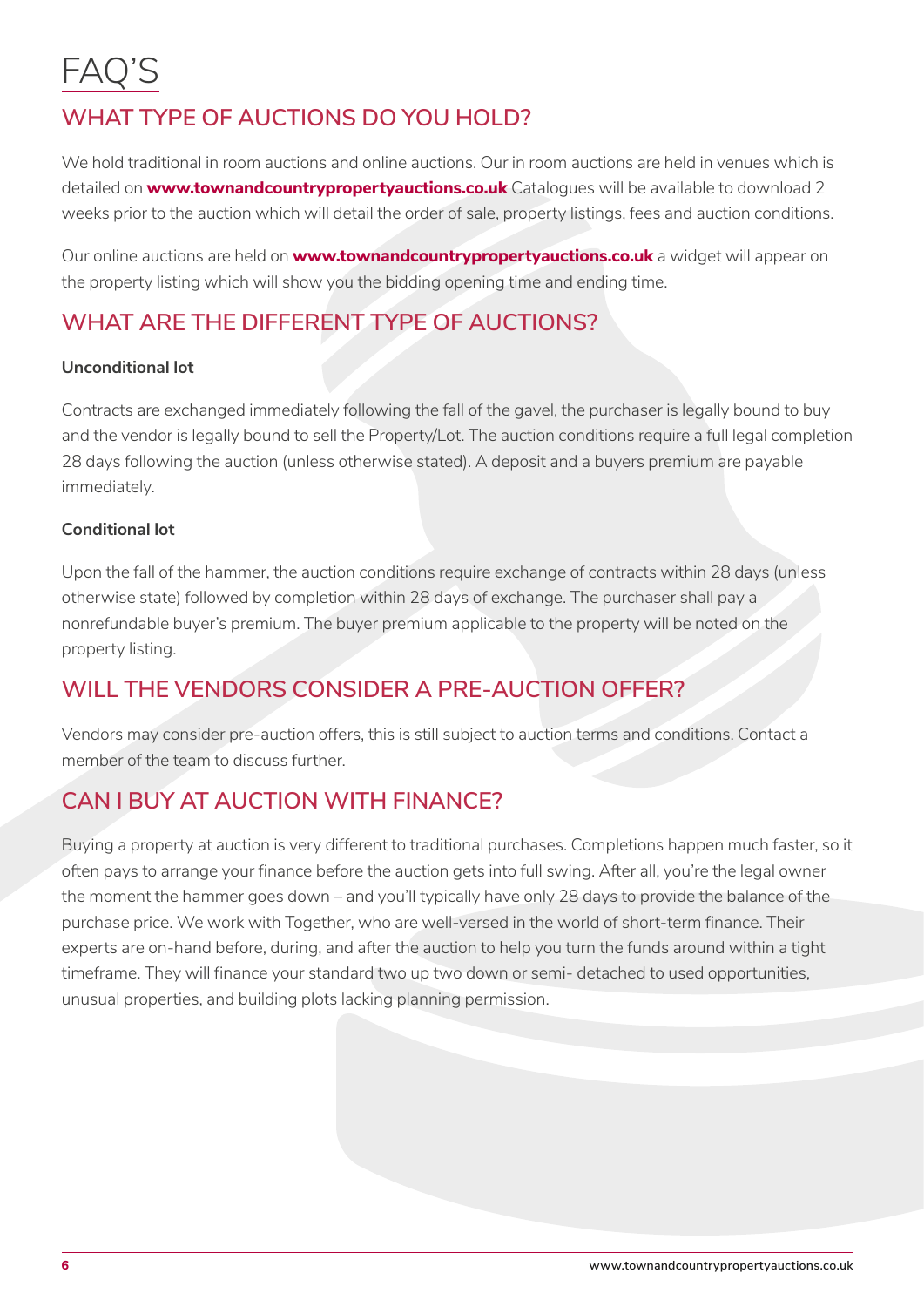## HOW DO I BID



## IN ROOM AUCTIONS

There are 3 different options for you to bid at our in-room auctions.

#### **1. In person**

You will be provided a paddle number and once you have taken your seat. The auctioneer will go through the lots in chronological order, when the property you are looking to bid on is announced if you would like to bid put your paddle up to the auctioneer.

### **HOW TO BID IN PERSON**

- Attend the auction
- Visit the registration desk
- Complete and return the registration form
- The registration team will provide you with a paddle number

#### **2. Telephone**

A member of the auction team will contact you from the auction room, updating you on the current bid in the room and will take your bids over the phone passing them onto the auctioneer.

### **HOW TO SETUP A TELEPHONE BID**

- Complete and return our distance bidding
- Make payment of the buyer's premium and deposit in advance of the auction

If you are unsuccessful you will be refunded the next day.

#### **3. Proxy**

You are authorising the auctioneer to bid on your behalf up your maximum amount. He will increase your bid in line with other bids in the room going up to your maximum if necessary.

## **HOW TO SETUP A PROXY**

- Complete and return our distance bidding
- Make payment of the buyer's premium and deposit in advance of the auction

If your bids are unsuccessful you will be refunded the next day.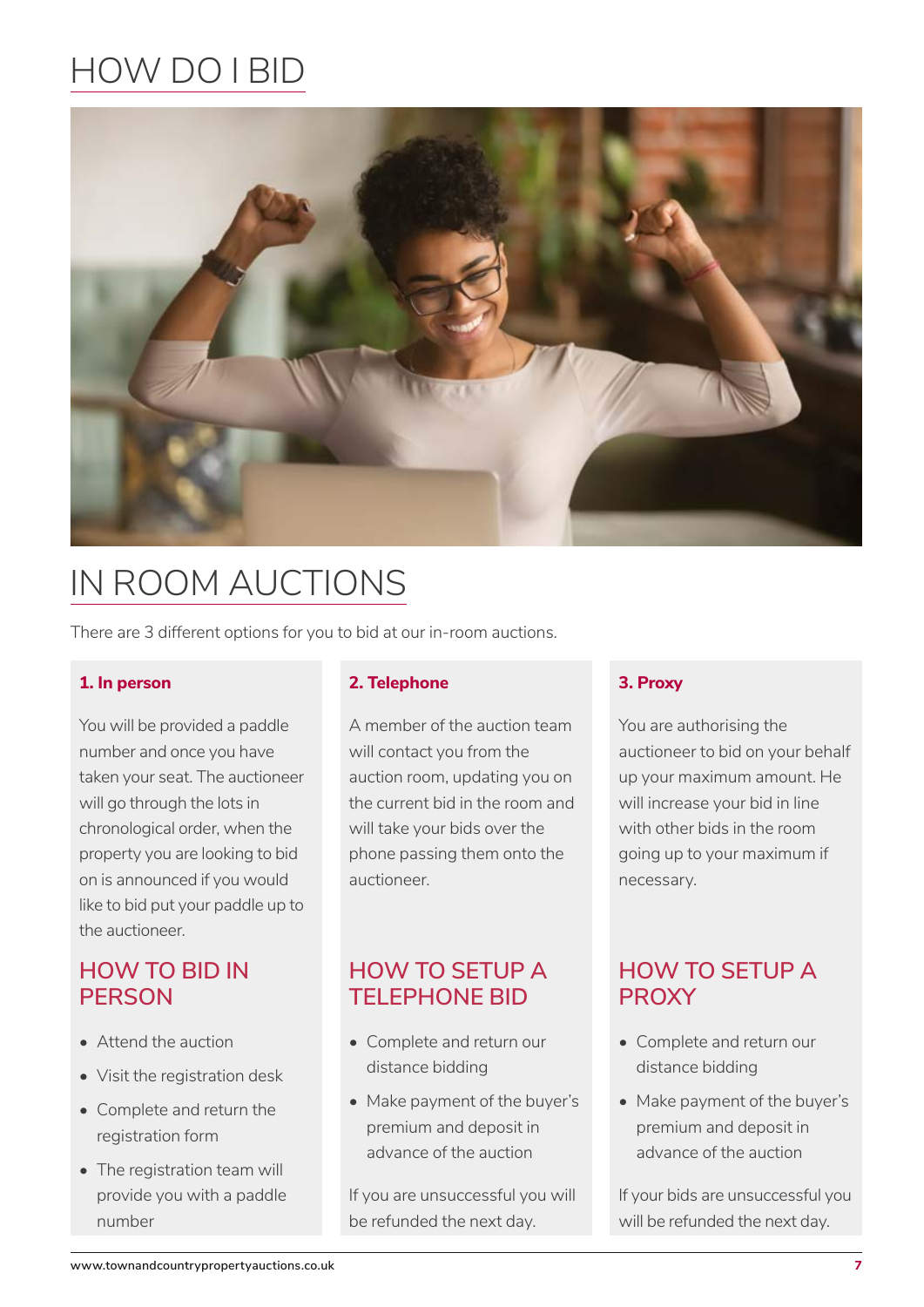## BIDDING AT ONLINE AUCTIONS

Our online auctions take place on our website, the online auction widget can be found on our property listings.

## **REGISTERING**

To bid on a property you must register, click on Log in/ register to bid which will take you through to 'Auction Passport' we have partnered with Essential Information Group to provide this service. Once the auctioneer has received your registration we will then approve you to bid.

## **BIDDING OPENS**

The widget will display the bidding opening time this can vary from 1 week prior to the end date to the same as the end date.

## **PAYMENT REGISTRATION**

A payment registration is taken for each bidder which places a hold on funds, unsuccessful bidders will no longer have a hold on their funds and funds will automatically be collected for successful bidders. The payment registration contributes to the buyer's premium and the deposit. Please note the registration window 7 days before the listed end date. The payment registration is usually set at £6,000 please check with your Town & Country office for further information.

## **END DATES**

The end date is shown on the widget, this is when the auction will end.



## **BIDDING EXTENSION**

Unlike eBay, bid sniping is impossible on our online auction platform. All auctions will close as per their advertised 'Auction End Date', however if a bid is placed within the final 60 seconds of the auction's scheduled end time the auction will be extended by an additional 60 seconds – known as the 'bidding extension window'.